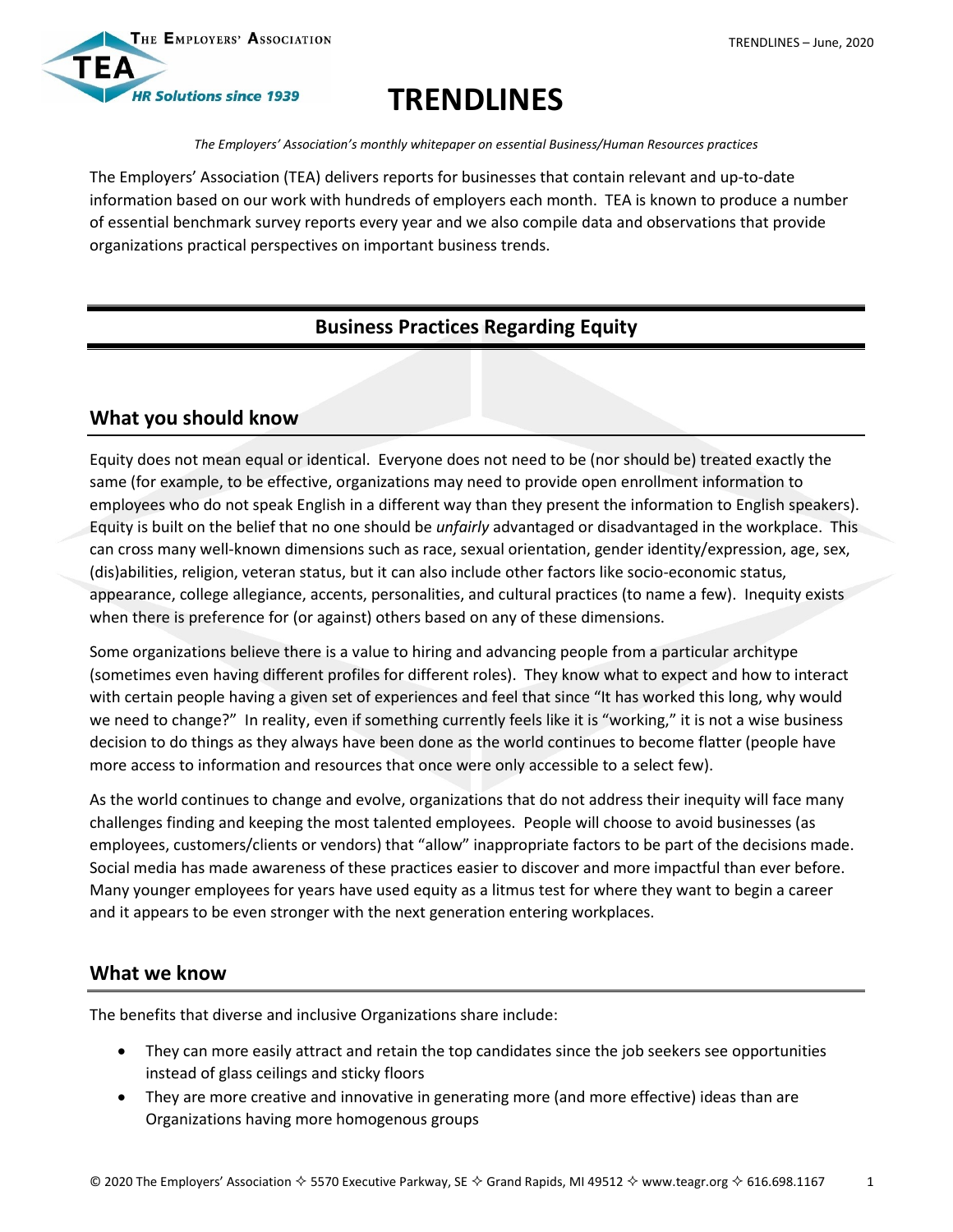- They are more trusted (and respected) in the community because the business reflects the community and the community's interest/needs
- They are better problem solvers since they have more experiences from which to pull
- They benefit from higher employee development because there are no artificial barriers holding back individual or group potential
- They experience more employee engagement since everyone feels they belong (and are not inappropriately excluded)

Businesses that make an equity connection with their mission and vision have a much easier time aligning what they do and how they do it. These organizations also know there are costs (financial and otherwise) to not addressing bias and inequities in their organizations as well as the stated benefits when these biases are minimized.

The Employers' Association has provided Organization Development solutions and helped align organizational needs with people needs while working to ensure equity and organizational sustainability for decades. We continue to help organizations on their journey whether it is through a compliance lens (developing and acting on Affirmative Action Plans and workplace harassment awareness trainings) or through a developmental lens (trainings, round tables, individual coaching or the development of polices, practices and internal systems that focus on inclusion and equity). We have seen (and worked with) a large number of employers that do it well as well as many that are struggling (through our administration and analysis of employee engagement surveys). Our compensation reviews/designs have been useful to identify and address potential inequities in pay and other compensation. A review of common business practices through an equity lens can provide much needed insight as to what truly attracts and retains talent.

### **What it means**

Most businesses care about "the employee experience" but have not always created tangible practices (or developed key measurable indicators) to demonstrate their concern. When unconscious bias is not addressed in hiring, promotions, and disciplinary decisions – and/or micro-aggressions are acceptable in meetings and personal interactions...and/or harassment and bullying are not treated with the same level of concern as physical harm...and/or some employees remain "invisible" and less valuable – it is hard to make a case for equity in one's workplace. The adage, "We judge others based on their behaviors but we judge ourselves based on our intentions" is true not only for us as individuals but also for our organizations. A lot of great ideas might be percolating behind closed doors but until those doors are intentionally opened and ideas are formed with the participation of all (and have a direct impact on all people's lives), the value of even the best of ideas does not exist for those excluded from the decision-making process as individuals tend to seek action rather than plans.

Great leaders know it is important to foster trust. Breaking trust is easy. Maintaining trust is difficult and takes deliberate effort. When organizations are committed to creating and maintaining inclusive and equitable workplaces, the work never ends (nor will the benefits that such deliberate efforts bring). This is true for most things that are important in our lives – we cannot ignore them and assume they will stay strong and healthy. We need to be intentional and strategic (rather than reactionary) in all we say and do to strengthen relationships and demonstrate trustworthiness.

Choosing to allow harm to occur to some is a risk management business decision in much the same way that continuing to serve scalding hot coffee is a business decision ("more people like the coffee hot than will get burned"). An important question that businesses must ask themselves is, "How much damage is 'too much'?"